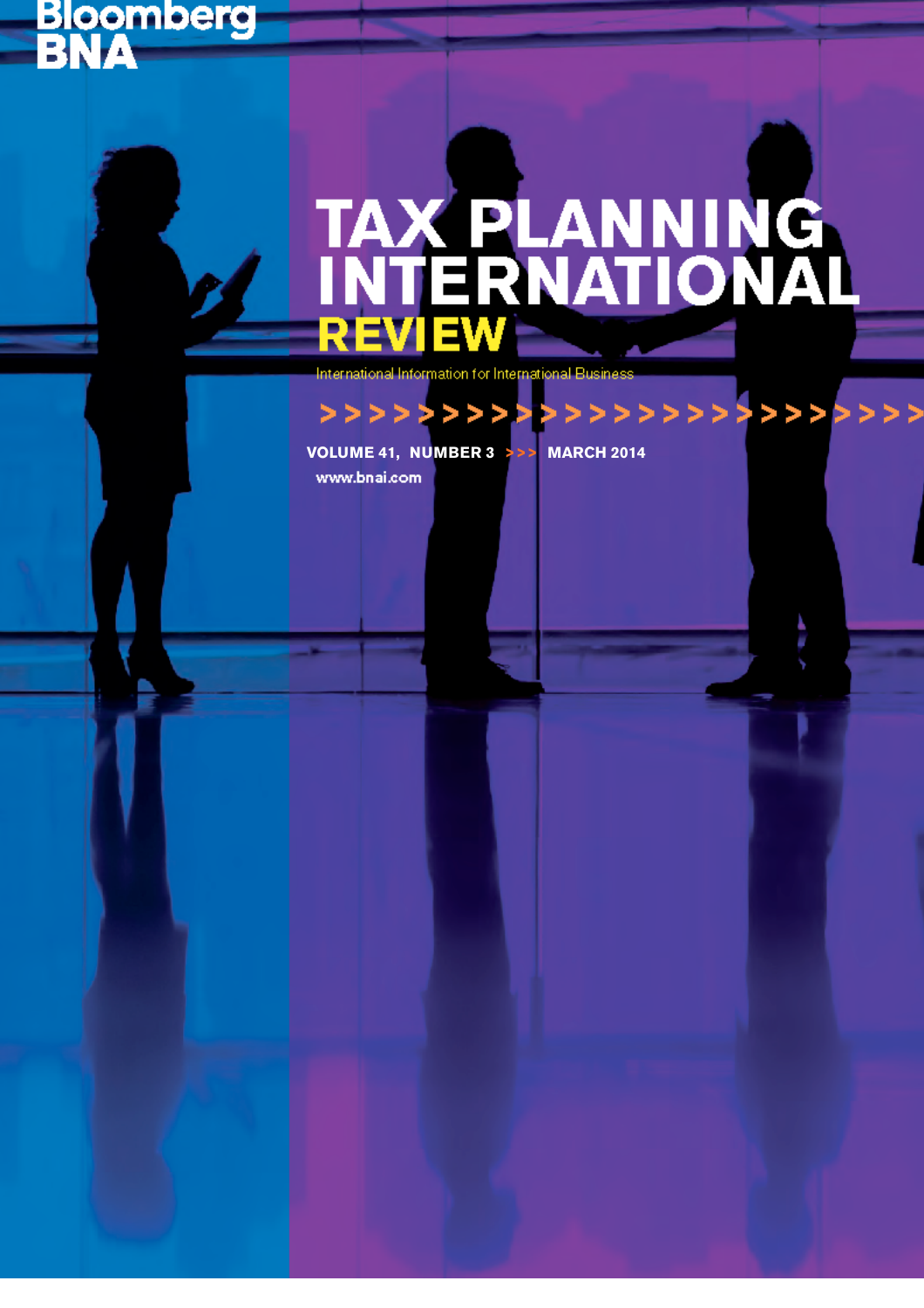# Who is a U.S. Person? Disparities between U.S. tax and immigration law

Henry P. Bubel, Jenny Longman, Lisa M. Koenig, Nikki Dryden,and Michelle Muñoz-Machen Patterson Belknap Webb & Tyler LLP, Fragomen, Del Rey, Bernsen & Loewy LLP

This article is intended to provide an overview of the intersection of U.S. tax and immigration law in defining who is a U.S. person, and some of the pitfalls that result from the differing and often competing definitions under the two codes of law.

# **I. The increased importance of defining a U.S. Person, for tax law purposes**

The question of who is a U.S. person has always<br>been relevant for tax purposes because it de-<br>termines who is subject to (a) U.S. income,<br>oift and estate tax (b) filing Foreign Bank Account Rebeen relevant for tax purposes because it determines who is subject to (a) U.S. income, gift and estate tax, (b) filing Foreign Bank Account Reports (FBARs), and (c) the "exit tax" under what is now Section 877A of the Internal Revenue Code (the "Code" or "I.R.C.").<sup>1</sup> The inquiry has become increasingly relevant, however, in the context of the Foreign Account Tax Compliance Act ("FATCA"),<sup>2</sup> as foreign banks and other financial institutions must make determinations as to the identity of the beneficial owners of accounts.

**Henry P. Bubel is a partner at Patterson Belknap Webb & Tyler LLP. Jenny Longman is an associate at Patterson Belknap. Lisa M. Koenig is a partner at Fragomen, Del Rey, Bernsen & Loewy LLP, Nikki Dryden is an associate at Fragomen and Mi**chelle Muñoz-**Machen is a law clerk at Fragomen.**

Under FATCA, foreign banks, brokerage firms, investment firms, and other ''foreign financial institutions'' must agree to report certain information on their U.S. account holders or else face withholding on certain payments made from U.S. sources beginning in July 2014. In many cases, the institutions' own governments (through intergovernmental agreements signed with the United States that implement FATCA) may require the determination in order to report on U.S. accounts.

In addition, the Department of Justice (''DOJ'') recently announced a new program under which Swiss banks that are not currently the subject of a DOJ investigation may request a ''Non-Prosecution Agreement'' or ''Non-Target Letter.'' In connection with this new program, the Swiss Financial Market Supervisory Authority intends to encourage all Swiss banks to send a letter to all U.S. individual and entity holders of accounts, further begging the question of who is a U.S. person for these purposes.

As an individual's immigration status may – but may not always – drive the determination of whether he or she is a U.S. person for tax purposes, this article summarises the various classifications comprising a ''U.S. person'' under U.S. immigration and tax law. It also provides several examples to illustrate some of the challenges posed by the disparate treatment of citizenship and residency under these different codes of law.

## **A. United States citizenship and nationality**

## **1. U.S. person, for federal income tax purposes**

In the case of an individual, the Internal Revenue Code defines a ''United States person'' as a citizen or resident of the United States.<sup>3</sup> It should be noted from the outset that having a valid U.S. passport may prompt further inquiry, but does not, by itself, determine a person's status as U.S. or foreign. Treasury Regulations Section 1.1-1(c) defines a U.S. citizen as every person born or naturalised in the United States and subject to its jurisdiction, and cites rules found in the Immigration and Nationality Act (''INA'') for other rules governing the acquisition of citizenship.<sup>4</sup> Thus, the tax law defers to the INA for purposes of determin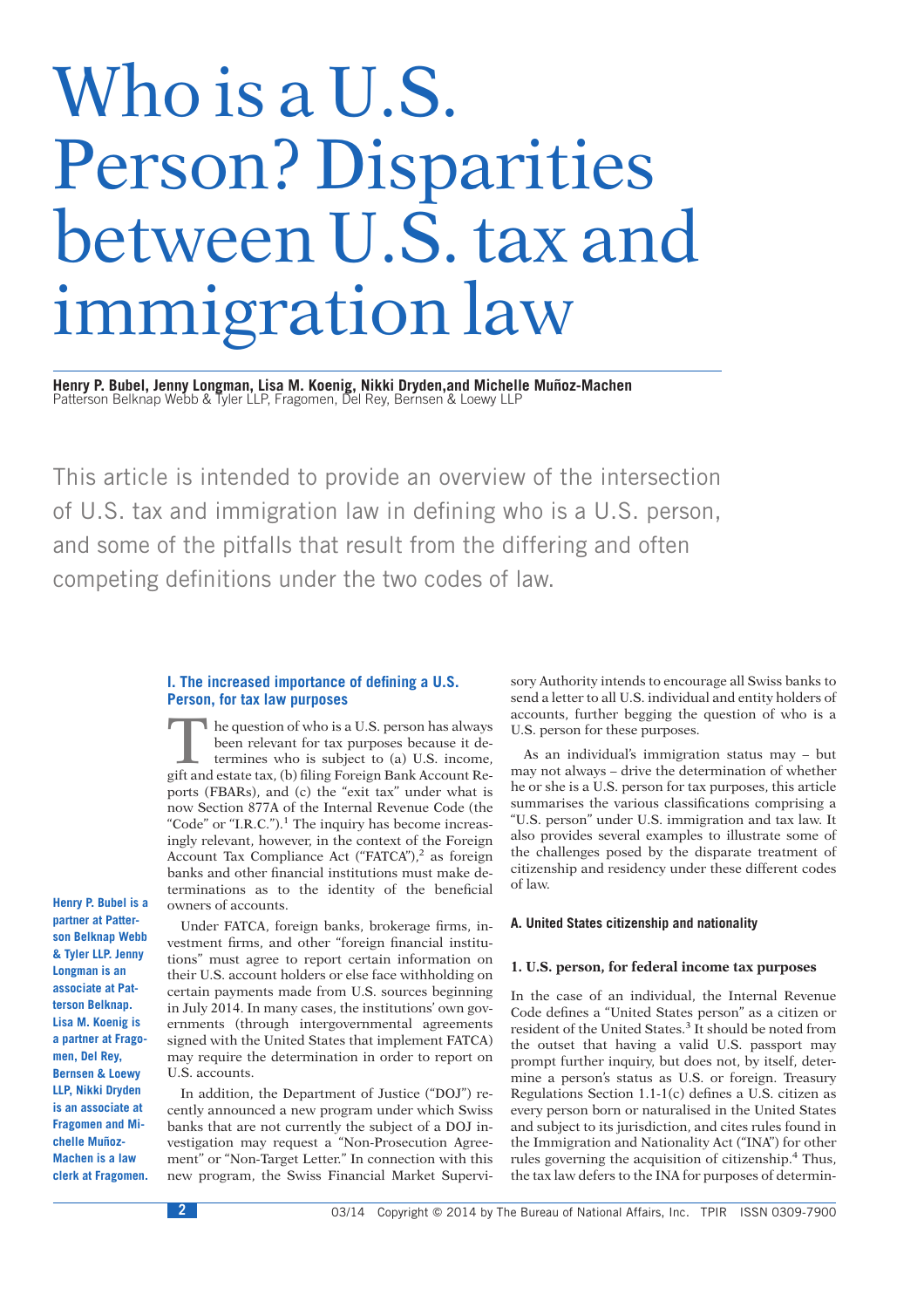ing who is a citizen. To that end, a well-regarded treatise notes that ''it is well established that citizenship for taxation is congruent with citizenship under the nationality laws.''<sup>5</sup>

## **2. U.S. citizen, for immigration law purposes**

The tax law defers to the Immigration and Nationality Act on how to define U.S. citizenship. As a threshold matter, there is a technical distinction between a *citizen* of the U.S. and a *national* of the U.S. All citizens of the U.S. are nationals, but not all nationals are citizens. This distinction is important in not only recognising which persons are not U.S. citizens, but also in determining whether a U.S. national is considered, for tax purposes, a resident of the United States, and therefore a U.S. person. A U.S. national is a noncitizen who owes permanent allegiance to the U.S.<sup>6</sup> U.S. nationals include (1) a person born in an outlying possession of the U.S. on or after the date of its formal acquisition, and (2) a person born outside of the U.S., and its outlying possessions, to two U.S. national parents (non-citizen) who have had a residence in the U.S., or one of its outlying possessions, prior to the person's birth. These classifications are relevant to determining residence for tax purposes, because some U.S. nationals are born, and may continue to reside, within the United States and its possessions, while other U.S. nationals do not reside in the United States. Moreover, there are particular rules for young children of unknown parentage or mixed parentage, $\frac{7}{1}$  but these rules are outside the scope of this discussion.

U.S. citizenship may be attained in one of three ways; citizenship at birth, derivative citizenship from a U.S. parent after birth, or naturalisation. U.S. citizenship at birth may be acquired for individuals born in the United States and abroad. Citizenship may be derived by the naturalisation of parents, or by a combination of factors, such as U.S. citizenship of one parent and acquisition of legal permanent residence by the child. Finally, legal permanent residents of the United States may apply to become U.S. citizens by meeting all of the requirements of the naturalisation process.

The rules governing the acquisition of citizenship at birth have changed numerous times in the past one hundred years, and determination of citizenship depends on the applicable law at the time of the individual's birth. A detailed recounting of the changes in law is beyond the scope of this article. Currently, U.S. citizenship is acquired automatically *at birth* for<sup>8</sup>:

- $\blacksquare$  a person born in the U.S., and subject to its jurisdiction;
- $\blacksquare$  a person born in the U.S. to a member of an Indian, Eskimo, Aleutian, or other aboriginal tribe, provided that the granting of citizenship shall not affect the right of such person to tribal or other property;
- **a** a person born outside of the U.S. and its outlying possessions of parents both of whom are citizens of the U.S. and one of whom has had *a residence* in the U.S. or one of its outlying possessions, prior to the birth of such person;
- a person born outside of the U.S. and its outlying possessions of parents one of whom is a citizen of the U.S. who has been physically present in the U.S. or one of its outlying possessions for a continuous

period of one year prior to the birth of such person, and the other of whom is a national, but not a citizen of the U.S.;

- a person born in an outlying possession of the U.S. of parents one of whom is a citizen of the U.S. who has been physically present in the U.S. or one of its outlying possessions for a continuous period of one year at any time prior to the birth of such person;
- $\blacksquare$  a person of unknown parentage found in the U.S. while under the age of five years, until shown, prior to his attaining the age of twenty-one years, not to have been born in the United States; and
- A person born in Puerto Rico after January 13, 1941, and subject to the jurisdiction of the U.S.

In addition to these rules, there are also special programs that have historically been in place for persons born in the Canal Zone or Republic of Panama<sup>9</sup>, the Virgin Islands<sup>10</sup>, or Guam, $11$  which are beyond the scope of this discussion.

In some instances, an individual may be born in the United States, but is not a U.S. citizen. For example, sons and daughters of diplomats do not acquire citizenship if born in the U.S. because they are not "subject to the jurisdiction of the United States'' under the Fourteenth Amendment.<sup>12</sup> Diplomats are ambassadors, public ministers, career officials, and employees accredited by a foreign government and recognised by the United States, who are in the United States on official business.

Derivative citizenship vests automatically upon the occurrence of certain relevant conditions or factors. The details of these conditions are beyond the scope of this discussion.

Finally, naturalisation is the process by which legal permanent residents attain U.S. citizenship. Bear in mind that U.S. citizenship is a discretionary *privilege* granted by Congress. The following is a partial list of naturalisation requirements pertinent to this discussion:<sup>13</sup>

- **I** lawful admission as a legal permanent resident of the United States;
- s continuous residence, not to be confused with physical presence, in the United States as a legal permanent resident for at least five years immediately preceding the filing of the petition for naturalisation (three years for spouses of United States citizens);
- $\blacksquare$  physical presence within the United States as a legal permanent resident for an aggregate total of at least one half of the period of residence; and
- $\blacksquare$  continuous residence in the United States from the date of filing the petition for naturalisation until actual admission to citizenship.

The continuous residence and physical presence requirements of naturalisation are of particular interest and importance, for both immigration and tax purposes. It is important to note that residence does not signify the same concept under tax and immigration laws, and is also calculated differently for tax and immigration purposes. Typically, problems with continuous residence and physical presence arise when the legal permanent resident applicant has had a lengthy absence, or multiple absences, from the United States. The particulars regarding fulfilling continuous residence and physical presence, for immigration purposes, are beyond the scope of this discussion.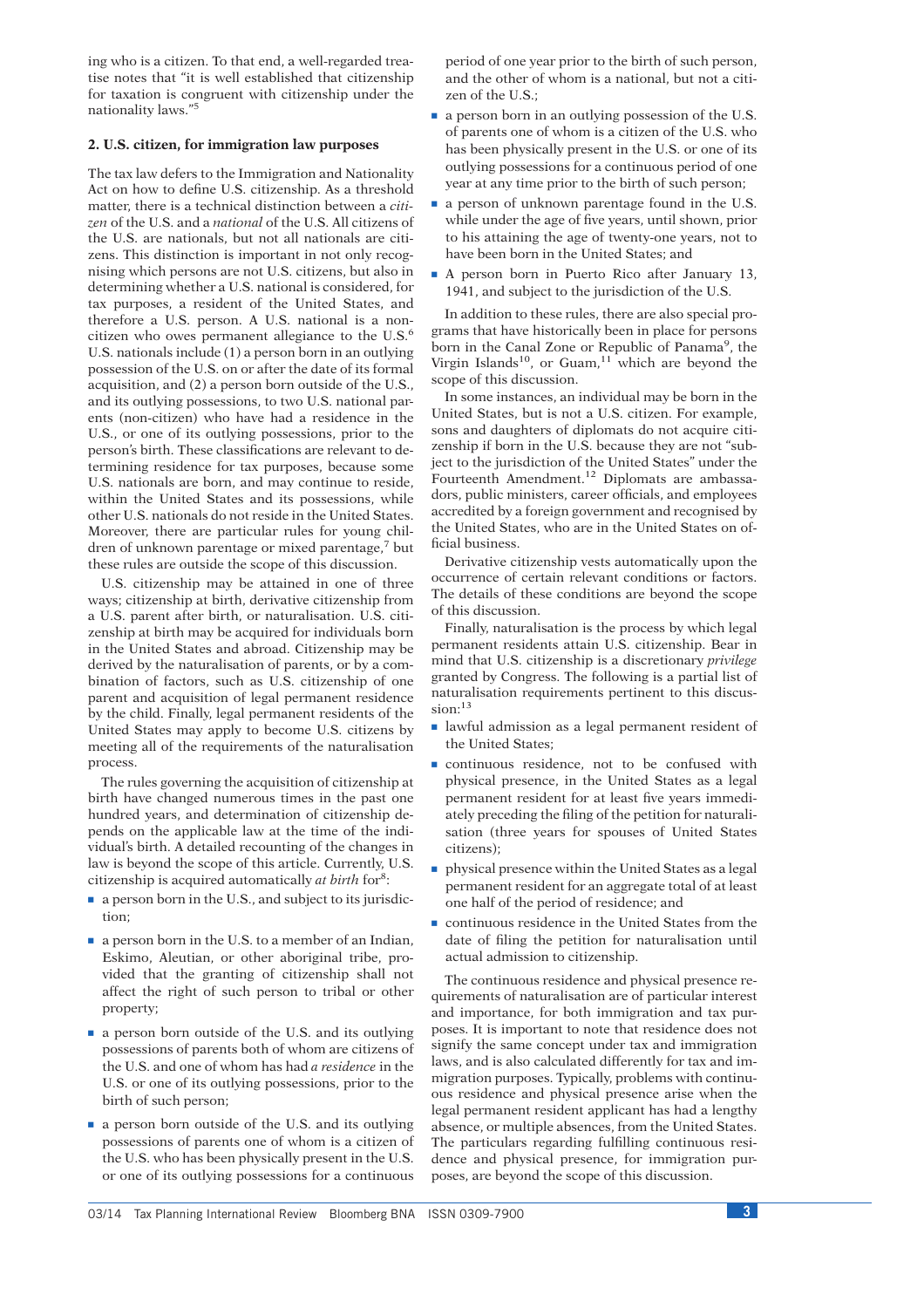#### **B. Tax resident and legal permanent residence**

#### **1. Resident, for federal income tax law purposes**

The harmony between tax law and immigration law is less evident when it comes to defining a resident. Code Section 7701(b)(1) defines a resident individual as any lawful permanent resident of the United States (the so-called ''green card test'') or any alien individual who satisfies the "substantial presence" test.<sup>14</sup> An individual's resident status under the first prong (the green card test) is determined exclusively by immigration status; the individual's time spent in the United States is immaterial. As further described in the regulations, "a lawful permanent resident is an individual who has been lawfully granted the privilege of residing permanently in the United States as an immigrant in accordance with the immigration laws.''<sup>15</sup>

Resident status is deemed to continue unless it is rescinded or administratively or judicially determined to have been abandoned.<sup>16</sup> Importantly, for income tax purposes, a lawful permanent resident cannot unilaterally abandon his or her resident status without some form of administrative or judicial intervention.'' In this vein, it is important to note that the expiration of a green card is *not by itself* a form of administrative or judicial intervention.<sup>17</sup>

An individual meets the substantial presence test with respect to any calendar year if that individual was present in the United States on at least 31 days during the calendar year, and the sum of the number of days on which that individual was present in the United States during the current year and the two preceding calendar years equals or exceeds 183 days, using a multiplier formula, where days from the current year have a multiplier of 1,

days from the first preceding taxable year have a multiplier of 1/3, and days from the second preceding calendar year have a multiplier of 1/6.<sup>18</sup> Generally, this test is simplified as the "183 day rule." Under this formula, the greatest number of days that can be spent in the United States in consecutive years without triggering resident status is 121.

Thus, a foreign individual who is present in the United States for 183 days or more in a calendar year is a U.S. person for U.S. federal income tax purposes. Generally, if the 183-day threshold is met, the individual is a resident for the entire year. However, in the first and last year of U.S. residence, there are special rules. In the first year, the individual's residence does not begin until the first date when the individual was actually present in the United States.<sup>19</sup> For the last year of residency, an alien individual is not treated as a resident for any portion of a calendar year if that portion of the year is after the last day on which the individual was present in the United States, the individual had a closer connection to a foreign country than to the United States during that portion of the year, and the individual is not a resident of the United States at any time during the following calendar year.<sup>20</sup>

There are some instances, based on the multiplier formula, where an individual can spend less than 183 days in the United States and still be a resident under the substantial presence test due to high day counts in prior years. If that individual can establish he or she has a "tax home" in a foreign country and a "closer connection'' to that foreign country, then the individual will not be considered a resident for that year.<sup>21</sup> In addition, an alien may qualify as a tax resident of a foreign country under the "tie-breaker" rules of an income tax treaty between that country and the United States. There are notable exceptions from the general tax residency rules for certain classes of individuals, such as students, teachers, and those suffering from medical disabilities.<sup>22</sup>

Complicated rules govern the tax status of a resident alien who splits his time between the United States and another country, remains in the U.S. only briefly following a longer period of residence, departs the United States to the possible prejudice of the  $IRS<sub>1</sub><sup>23</sup>$  or interrupts what would otherwise be longterm U.S. residence. We also note that the rules allow for dual status for individuals in any given year – that is, an individual may be a nonresident for part of the year, and a resident for the remainder. Such rules are beyond the scope of this discussion.<sup>24</sup>

**66** A legal permanent resident of the United States must be able to show that he has the intention to live and reside permanently in the **United States 99** 

# **2. Legal permanent resident, for immigration law purposes**

A legal permanent resident is a foreign national who has been granted admission<sup>25</sup> to the U.S. based on his or her eligibility for, and the immediate availability of, an immigrant visa.<sup>26</sup> Legal permanent residence status is evidenced by the Permanent Resident Card, informally referred to as a ''green card.'' Status as a legal permanent resident differs from that of nonimmigrant status, such as an H-1B or L visa holder, because it allows an individual to live in the United States permanently, rather than on a more temporary or employment-related status.

A legal permanent resident bears several responsibilities and duties in maintaining status and if desired, subsequently establishing eligibility for U.S. citizenship via the naturalisation process. The issue of maintaining legal permanent residence typically arises when a permanent resident seeks readmission to the United States after a visit abroad or when he or she enters into a particular tax status or situation.

Under tax law's green card test, legal permanent residents are easily classified as U.S. persons with evidence of their status, usually the Permanent Resident Card itself. However, legal permanent residence status can be lost or revoked by the United States Citizenship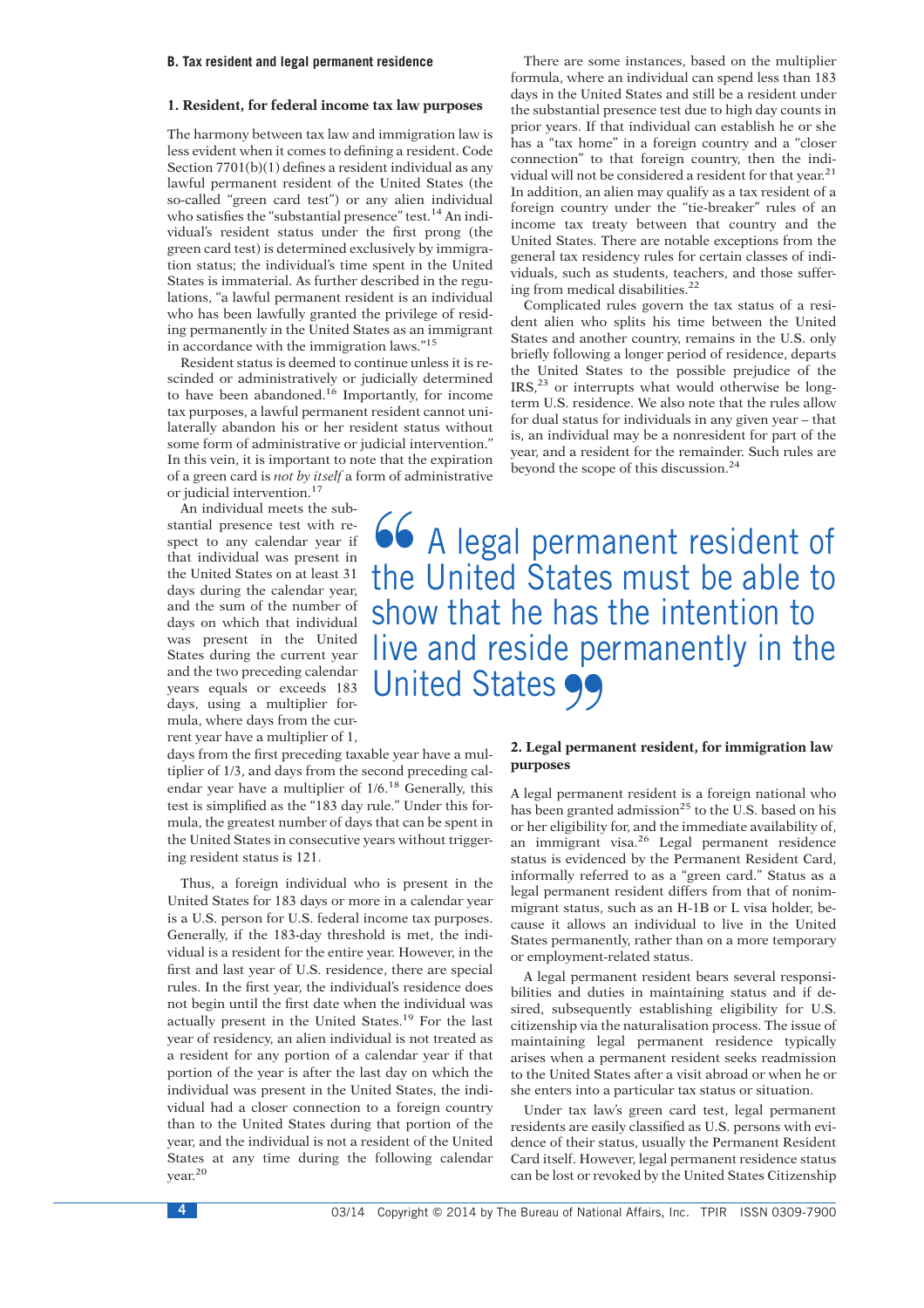and Immigration Service (''USCIS''), and often due to problems with the legal permanent resident's residence patterns in the United States. These residence patterns are important for both tax and immigration law purposes; too little residence in the United States, perhaps in a mistaken attempt avoid tax liabilities, could jeopardise a legal permanent resident's status and eligibility for naturalisation.

One of the many factors affecting maintenance of legal permanent residence status is the individual's manifested intent with respect to this status. A legal permanent resident of the United States must be able to show that he or she has the intention to live and reside permanently in the United States, despite the need or desire for journeys outside of U.S. borders. When reentering the U.S. after a trip abroad, it must be shown to border immigration officials<sup>27</sup> that the trip abroad was temporary and that the individual is returning to an unrelinquished permanent residence in the U.S. This intent requirement is often a source of tension between a legal permanent resident's desire to maintain status while also avoiding certain undesired tax liabilities.

Immigration agencies employ three main considerations in evaluating the intent of a legal permanent resident with respect to his or her travels:

- $\blacksquare$  The purpose of the individual's departure from the U.S. – suitable reasons for a trip abroad may include an employment opportunity, education or professional training, or employment abroad, when assigned by a U.S. employer.
- $\blacksquare$  The existence of a fixed termination date for the visit abroad – USCIS does not require that an individual necessarily have an exact date of return, as long as the individual's intent remains that of a lawful permanent resident.
- $\blacksquare$  The individual's intent, as demonstrated by objective factors, to return to the U.S. as a place of permanent employment or as an actual home. This includes filing status on U.S. tax returns or other IRS documents.

A legal permanent resident's subjective intent must be discernible from objective manifestations of conduct. One important factor is the continued payment of United States taxes as a tax resident for each year in which the individual claims lawful permanent resident status. When a legal permanent resident remains out of the United States for a substantial period of time and does not file income tax returns, there are a number of government agencies that may choose to intervene and revoke the individual's legal permanent resident status.

#### **C. Loss of U.S. citizenship or legal permanent residence**

#### **1. Expatriation, for U.S. tax purposes**

In general, the loss of citizenship or permanent resident status in the case of certain individuals will be considered expatriation for tax purposes that can trigger application of an exit tax under I.R.C. Section 877A. One aspect of tax expatriation that is littleknown to many U.S. persons living abroad is that formal steps must be taken to expatriate for tax purposes – as opposed to for immigration purposes only. In order to formally expatriate for tax purposes, a "long-term resident" or citizen must abide by relatively newly-issued rules governing tax expatriations, which apply to individuals who cease to be long-term permanent residents or relinquish their citizenship on or after June 17, 2008.<sup>28</sup> Thus, even if an individual takes steps to renounce his citizenship for immigration purposes, for example, without the corresponding tax steps, that individual would still be responsible for filing tax returns as a U.S. person.<sup>29</sup>

In the case of a citizen, he or she is treated as relinquishing citizenship on the earliest of four dates: (1) the date the individual renounces his or her nationality before a diplomatic or consular officer of the United States, provided the renunciation is subsequently approved by the issuance to the individual of a certificate of loss of nationality by the State Department; (2) the date the individual furnishes to the State Department a signed statement of voluntary relinquishment of U.S. nationality confirming the performance of an act of expatriation under the INA; (3) the date the State Department issues a certificate of loss of nationality to the individual; or (4) the date a court of the United States cancels a naturalised citizen's certificate of naturalisation.<sup>30</sup> Note that  $(3)$  and  $(4)$  above would appear to be incongruent with the concept of the *individual* relinquishing his or her citizenship – being as though that individual's citizenship is effectively stripped away by the government – but note that the government can only do so if the individual performed some voluntary act, described in the immigration section on loss of citizenship, below, which can be interpreted to be the affirmative relinquishment. In short, ''the government took my citizenship away'' does not appear to be a very convincing argument to avoid application of the exit tax underI.R.C. § 877A.

A long-term resident ceases to be a lawful permanent resident if (A) the individual's status of having been lawfully accorded the privilege of residing permanently in the United States as an immigrant in accordance with immigration laws has been revoked or has been administratively or judicially determined to have been abandoned, or (B) the individual (1) commences to be treated as a resident of a foreign country under the provisions of a tax treaty between the United States and the foreign country, (2) does not waive the benefits of the treaty applicable to residents of the foreign country, and (3) notifies the Secretary of the Treasury of such treatment on Forms 8833 and 8854.<sup>31</sup> Note that 877A and Form 8854 do not apply to a legal permanent resident who is *not* a so-called ''long-term resident,'' which is defined below.

Those considering expatriation should be aware that Code Section 877A imposes a mark-to-market regime on certain expatriates (called ''covered expatriates''), meaning their assets are treated as sold on the day before the expatriation date at their fair market values. Thus, assuming the individual otherwise falls within the mark-to-market regime of Code Section 877A, he or she is liable for the gain on the deemed asset sale, minus an exclusion amount of about \$600,000. Special rules apply to tax deferred compensation of a covered expatriate and certain trust distributions post-expatriation.<sup>32</sup> In addition, special rules apply to certain expatriates for estate and gift tax purposes. These gift and estate tax rules are particularly harsh, and impose a tax on the recipient of a gift or bequest by a covered expatriate, without use of the unified credit.<sup>33</sup>

An ''expatriate'' for purposes of Code Section 877A is any U.S. citizen who relinquishes his or her citizen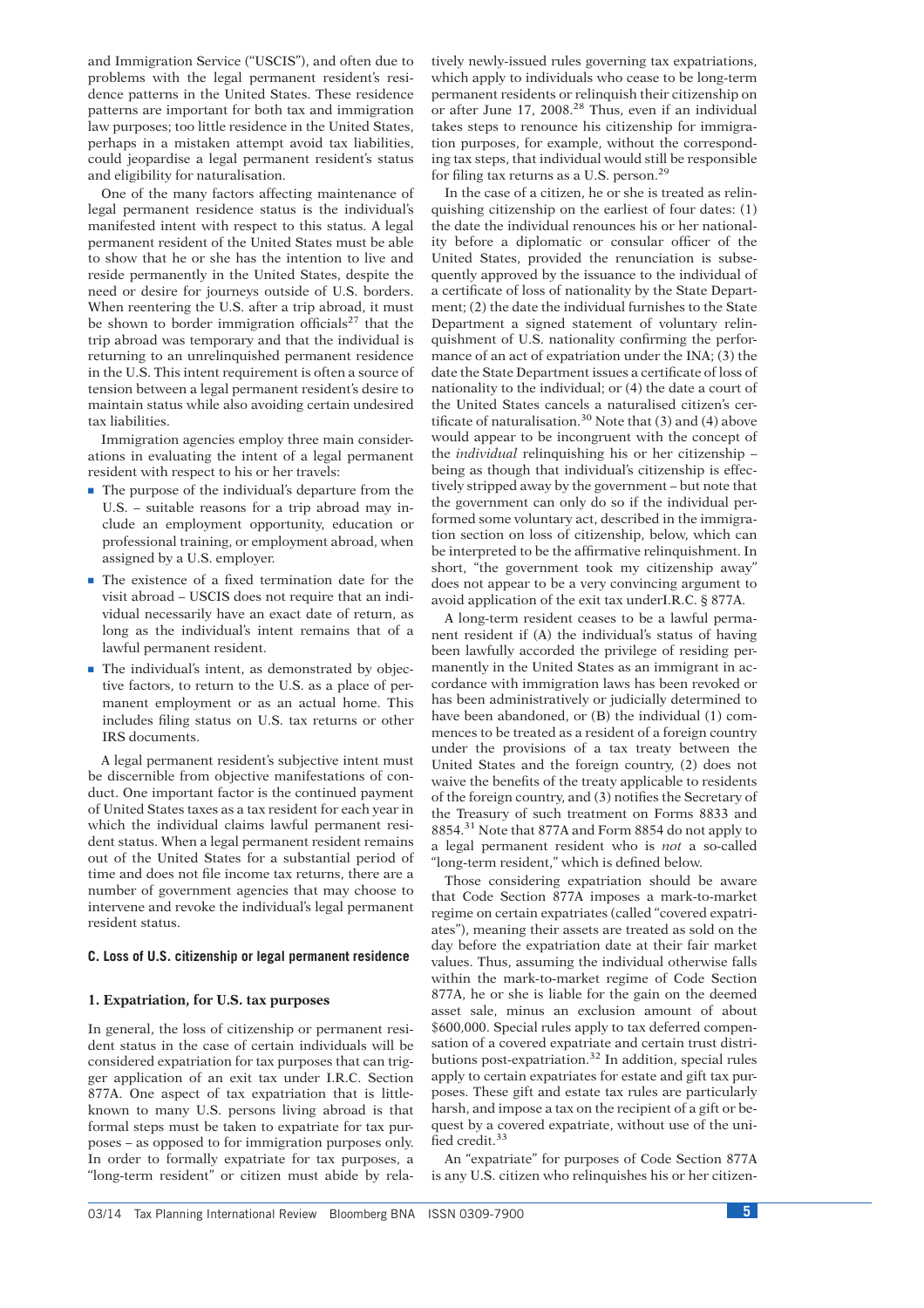ship and any long-term resident of the United States who ceases to be a lawful permanent resident of the United States, within the meaning of Code Section  $7701(b)(6).$ <sup>34</sup> A "long-term resident" is an individual who is a lawful permanent resident of the United States in at least 8 taxable years during the period of 15 taxable years ending with the taxable year that includes the expatriation date.<sup>35</sup> The mark-to-market regime applies only to a ''covered expatriate,'' who is an expatriate who: (1) has an average annual net income tax liability for the five preceding taxable years ending before the expatriation date that exceeds a specific amount (currently exceeding \$150,000); (2) has a net worth of \$2 million or more; or (3) fails to certify, under penalties of perjury, compliance with all U.S. federal tax obligations for the five taxable years preceding the taxable year that includes the expatriation date.<sup>36</sup> This certification is made on Form 8854, and must be filed by the due date of the taxpayer's federal income tax return for the taxable year that includes the day before the expatriation date.

There are some exceptions to being a covered expatriate in the case of certain citizens. One exception is if an individual became a citizen of the United States at birth, as well as a citizen of another country, and has been a resident of the United States for ten years or less during the 15-taxable year period ending with the expatriation year. Another exception applies to an

individual who relinquishes his or her U.S. citizenship by the age of 18.5, and that individual has been a resident of the United States for ten years or less before the date of relinquishment. Practically speaking, this second exception is difficult to accomplish, since it gives the citizen all of six months to relinquish.

There is a separate requirement for tax clearance for departing aliens to obtain what is

generally referred to as a ''sailing permit'' or ''tax clearance certificate'' from the IRS prior to departing the United States.<sup>37</sup> Although in theory required, such permits are rarely obtained, and require quite a bit of effort on the alien's part: the rules require that aliens go before the IRS prior to departure and produce evidence of their expected taxable income for the year, file a form (IRS Form 1040-C), and pay any as-yet unpaid tax for the year of departure. The Form 1040-C does not replace a final-year income tax return for a long-term resident who expatriates; it is a mechanism for the IRS to collect tax prior to the departure of the individual. It should be noted that filing of the 1040-C is not limited to "long-term residents," whereas the expatriation rules (and the filing of Form 8854), discussed above, apply only to citizens and long-term residents.

## **2. Loss or renunciation of U.S. citizenship and legal permanent residence, for immigration purposes**

## *(a). Citizenship*

A United States citizen may lose citizenship voluntarily through an act of expatriation, or be denaturalised by revocation of citizenship by the U.S. government. Any U.S. citizen may surrender his or her citizenship by voluntarily performing any of the following with the intention of relinquishing citizenship: 38

- $\blacksquare$  taking an oath of allegiance to a foreign state, or naturalising in a foreign state, after the age of 18;
- $\blacksquare$  entering or serving in the armed forces of a foreign state engaged in hostilities against the U.S. or serving in any foreign army as a commissioned or noncommissioned officer;
- accepting, serving in or performing duties of any office, post or employment of a foreign government;
- making a formal renunciation of U.S. citizenship before a diplomatic or consular officer on a U.S. Department of State form or making a formal written renunciation whenever the U.S. is in a state of war; or
- $\blacksquare$  committing an act of treason against, or attempting by force to overthrow, or bearing arms against the U.S.

The burden of proof in showing abandonment of U.S. citizenship lies with the United States, which must prove by a preponderance of the evidence that an individual has lost citizenship by *voluntarily* engaging in any of the actions listed above *with* the intent to abandon citizenship. In order to prove intention to re-

**''**[I]ndividuals concerned about maintaining their legal permanent residence should consult immigration counsel. 99

> linquish citizenship, the U.S. government will evaluate an individual's conduct under a totality of the circumstances.

> In addition to acts of expatriation, there are several grounds for denaturalisation that may result in the loss of citizenship, including membership in subversive, communist, or anarchist organisations, $39$  concealment of material evidence or willful misrepresentation in connection with a naturalisation application, $40$  illegal procurement of naturalisation, $41$ subversive activities, $42$  or failure to comply with military service conditions.<sup>43</sup> These acts are outside the scope of this discussion.

#### *(b). Legal permanent residence*

A legal permanent resident may lose status in a number of ways, including, but not limited to, status violations, public charge and other economic reasons, security and political grounds, fraud, unlawful voting, and criminal grounds. These are also grounds for removal and, when triggered, result in immigration proceedings to remove the legal permanent resident from the United States. There are a limited number of ways an individual may avoid removal once placed in proceedings, so, in order to maintain lawful status, it is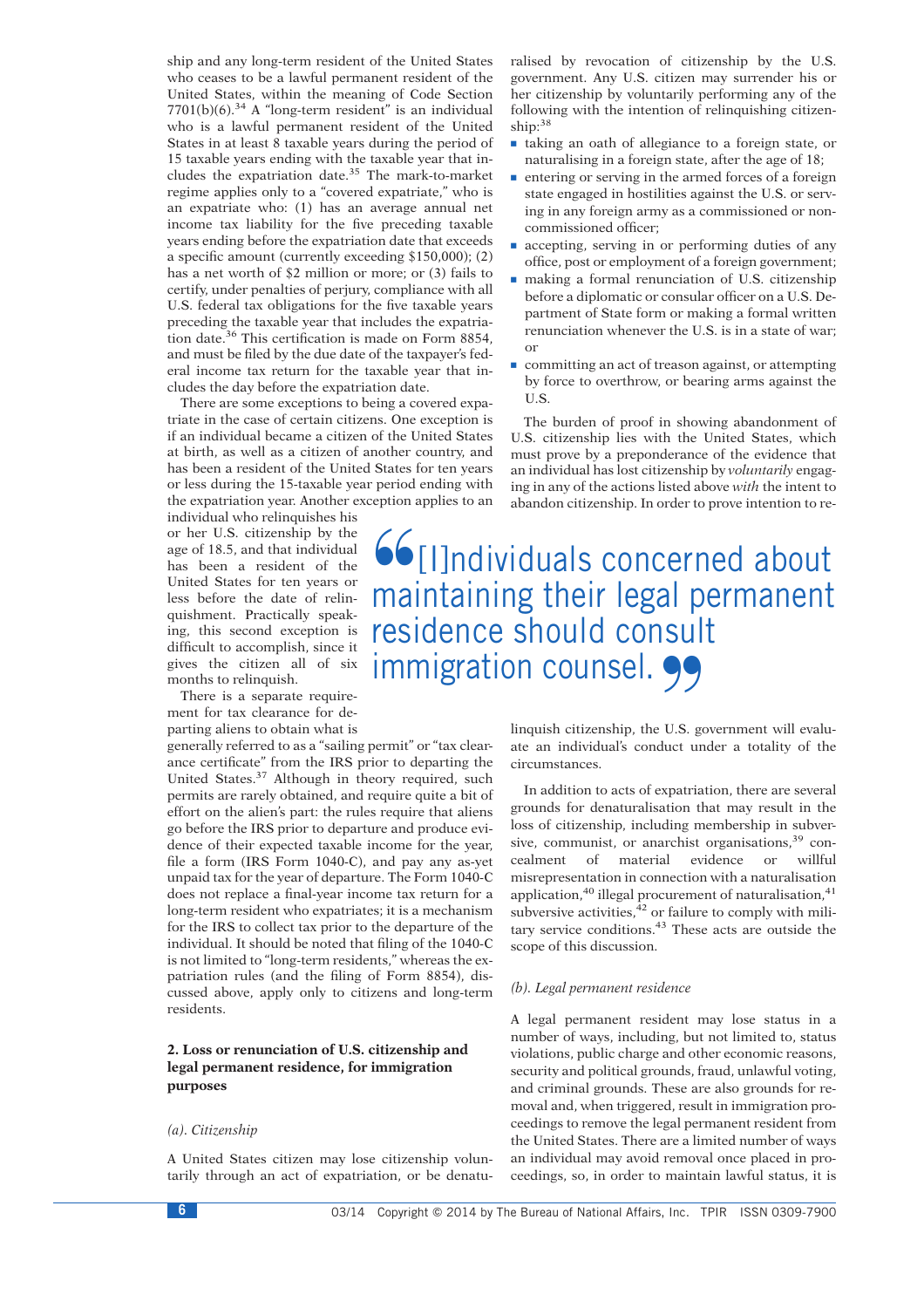important to be aware of the myriad grounds of removal as soon as legal permanent residence status is obtained.

Generally speaking, a legal permanent resident may lose lawful status if:

- $\blacksquare$  he or she was inadmissible<sup>44</sup> at time of entry to the U.S. or at time of filing of Adjustment of Status;
- $\blacksquare$  he or she is currently present in the U.S. in violation of any of the laws of the Immigration and Nationality Act;
- $\blacksquare$  he or she abandons legal permanent resident status;
- $\blacksquare$  he or she aided and/or abetted a person to enter or try to enter the U.S. in violation of law;
- $\blacksquare$  he or she has committed marriage fraud;
- $\blacksquare$  he or she is a public charge;
- $\blacksquare$  he or she has engaged in criminal and/or terrorist activity;
- $\blacksquare$  he or she has falsified documents or made a false claim to U.S. citizenship;
- $\blacksquare$  he or she has voted in violation of any federal, state, or local constitutional provision;
- $\blacksquare$  he or she has committed a crime of moral turpitude, as determined by immigration law;
- $\blacksquare$  he or she has committed an aggravated felony, as defined by immigration law;
- $\blacksquare$  he or she has committed any drug-related offenses;
- $\blacksquare$  he or she has committed any firearms violations; or
- $\blacksquare$  he or she has been convicted of domestic violence, child abuse, and other miscellaneous crimes.

Please note that this list is not exhaustive. Individuals concerned about how their activities may impact their legal permanent resident status should consult immigration counsel to obtain advice about their particular situation. As previously discussed in this article, abandonment of legal permanent resident status may occur through the failure to maintain connections to the United States, such as (i) home ownership or payment of rent, (ii) U.S.-based bank accounts, (iii) frequent visits to the U.S. if temporarily working abroad, (iv) family members in the U.S., (v) business or employment connections in the U.S., or (vi) a driver's license and (vii) pension accounts.

Additionally, USCIS specifically warns that the filing of a nonresident income tax return by a legal permanent resident raises a rebuttable presumption that the person has abandoned his legal permanent residence status.<sup>45</sup> However, ultimately, the U.S. government bears the burden of proving by clear, convincing, and unequivocal evidence that the person has in fact abandoned legal permanent residence status. Once the U.S. government presents clear, convincing, and unequivocal evidence that a nonresident income tax return was filed, the legal permanent resident must then demonstrate that he or she has not abandoned status.<sup>46</sup> This presumption can be overcome by any credible evidence that makes the issue of abandonment a genuine question of fact. Upon evidence supporting intention to retain legal permanent resident status, the U.S. government again bears the burden of proving abandonment, and may not rely on the presumption. Again, the determination of loss of legal permanent residence is fact-specific and complex; as such, individuals concerned about maintaining their legal permanent residence should consult immigration counsel.

Still, even if a legal permanent resident is able to present credible evidence to rebut the presumption of abandonment, he may not wish to do so, because a legal permanent resident is a resident alien for income tax purposes.<sup>47</sup> As discussed above, a legal permanent resident who wishes to file income tax returns as a nonresident must show that his status has been ''rescinded or administratively or judicially determined to have been abandoned."48

### **D. U.S. person, as defined for other federal tax purposes**

#### **1. U.S. person for federal estate tax purposes**

U.S. estate tax is imposed on any decedent who is a U.S. citizen or resident of the United States.<sup>49</sup> "Resident,'' however, has a different meaning for estate tax purposes. For estate tax purposes, a resident decedent is a person who, at the time of death, had a domicile in the United States.<sup>50</sup> Two essential elements of domicile for this purpose are actual residence and an intent to remain indefinitely.<sup>51</sup> The residence test for estate tax purposes is thus more subjective than the income tax test, and is determined by the factual evidence and intent of the taxpayer.

#### **2. U.S. person for FBAR purposes**

The requirement for individuals to file an FBAR is also based on a ''United States person'' definition, which, for the most part, mirrors the income tax definition. 31 C.F.R. § 1010.350(b) defines ''United States person'' as a citizen of the United States or a resident, based on the Section 7701(b) income tax definition. There is one difference: for purposes of defining the ''United States,'' the income tax definition does not include possessions and territories, whereas the FBAR version does.<sup>52</sup>

## **3. U.S. person for FATCA purposes**

FATCA is based on the same U.S. person definition found in the Internal Revenue Code, but one must take a rather circuitous route through the regulations to get there. Under FATCA, participating foreign financial institutions are required to report to the IRS (or their own governments) on ''United States accounts.''<sup>53</sup> The regulations define a U.S. account as any financial account maintained by a foreign financial institution that is held by one or more ''specified U.S. persons" or U.S. owned foreign entities.<sup>54</sup> A "specified U.S. person" is any U.S. person other than over a dozen carve-outs relevant to entities, but not individuals.<sup>55</sup> Finally, a "U.S. person" is defined in Treasury Regulations Section 1.1471-1(b)(132) by means of a cross reference to section  $7701(a)(30)$ , which is the same definition described above in the federal income tax section. A ''U.S. owned foreign entity'' is a foreign entity with one or more ''substantial U.S. owners."<sup>56</sup> A "substantial U.S. owner" is a specified U.S. person owning more than 10% of the relevant entity.<sup>57</sup>

## **E. Pitfalls: illustrative cases of disparate treatment under the differing schema of law**

The scenarios below describe some of the complications that arise from the tensions between immigration and tax law.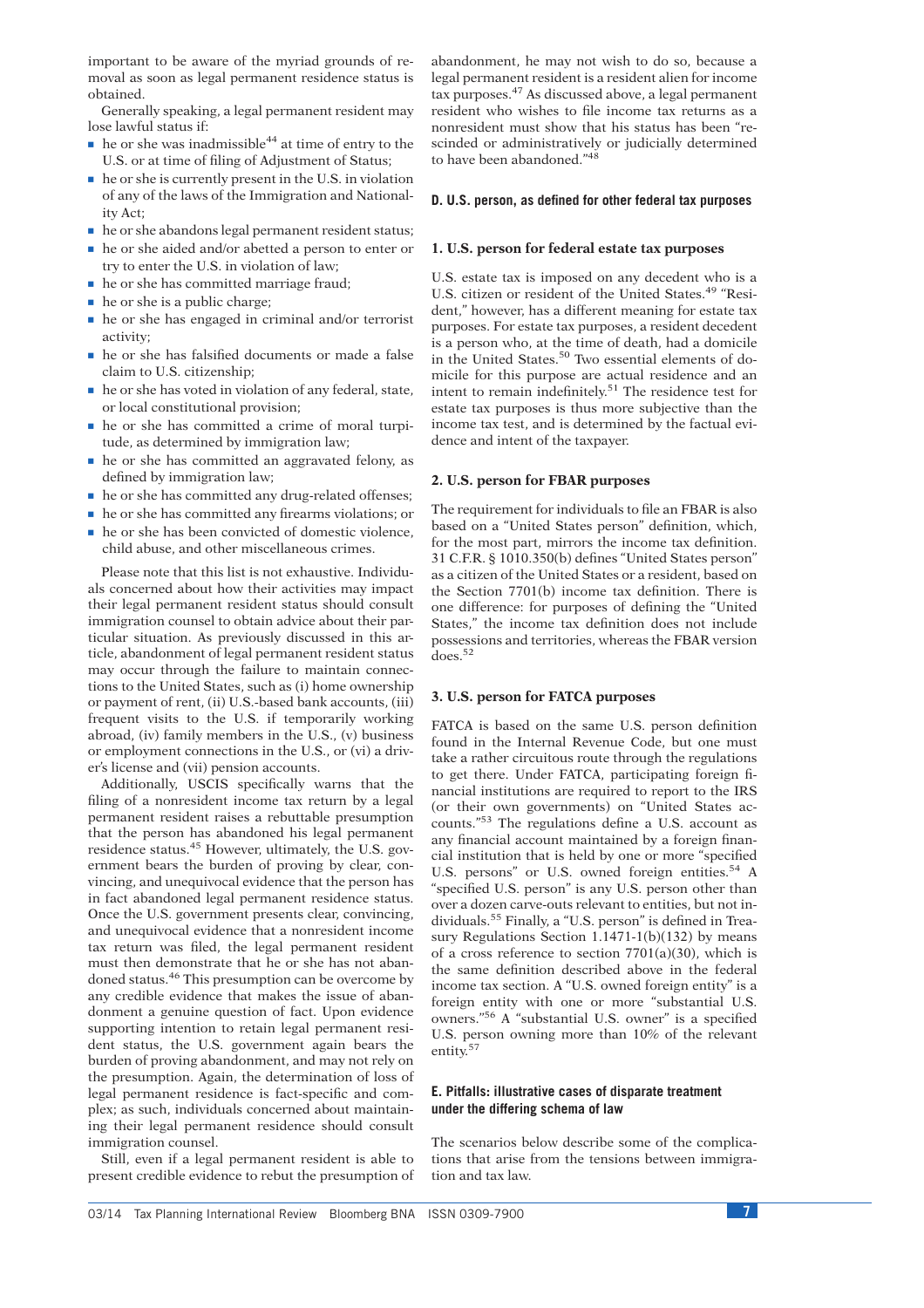# **1. Failure to maintain legal permanent residence status where the Legal Permanent Resident Card appears valid on its face**

Suppose a married couple, A and B, acquire legal permanent residence in 2004, through a previously filed employer-sponsored application. Their Legal Permanent Resident Cards, not to be confused with the status itself, expire in 2014. Shortly, after obtaining legal permanent residence status, A loses his or her job. The couple remains in the United States for two years following the grant of their legal permanent residence, but A is unable to find employment during this time. A decides to move back to his or her home country. A finds employment in his or her home country, and visits the United States only once over the next three years. B makes regular visits back and forth between the two countries. While in the home country, the couple maintains bank accounts and investment accounts. At the end of each tax year for the last three years, the couple has filed joint federal income tax returns, but do not report home country-source income on the return.

Although, on its face, A's Legal Permanent Resident Card appears to be valid, A has arguably not been sufficiently physically present in the United States to maintain his or her legal permanent resident status, and thus risks being disallowed entry as a legal permanent resident into the United States on his or her next visit. Moreover, as a parenthetical, a Legal Permanent Resident Card is not a valid entry document if the legal permanent resident remained outside of the United States for more than 1 year.<sup>58</sup>

Because no administrative action has been taken against A, and A has not actively expatriated for federal tax purposes, he or she is still a U.S. person for tax purposes. Therefore, until A's legal permanent residence is formally abandoned, and until A files Form 8854 with the IRS, A is obligated to file a Form 1040 as a legal permanent resident of the United States. In addition, A and B must include *worldwide* income on their joint return – not only U.S.-source income. That A has earned home country income during a time when he or she has jeopardised his or her status as a legal permanent resident has no bearing on his U.S. tax reporting, prior to formal tax expatriation.

## **2. Expired Legal Permanent Resident Card without formal expatriation for tax purposes**

Suppose that A's Legal Permanent Resident Card has an expiration date of June 15, 2013. An expired Legal Permanent Resident Card is not a valid entry document to enter the United States. In such an instance, A may need to apply for a special immigrant visa at a U.S. consulate abroad, which would allow A to be admitted to the United States as a legal permanent resident. The special immigrant visa is discretionary. However, absent formal expatriation for tax purposes, A would continue to be considered a U.S. person, and therefore, be obligated to file U.S. tax returns and pay tax on his or her worldwide income.

# **3. Surprise U.S. Taxpayer: parents acquired citizenship for child at birth; child has never been to the U.S. and has never acquired a U.S. passport.**

Suppose A, born abroad to one U.S. citizen parent and one alien parent, is now 40 years old and has never lived in the U.S. A only recently discovers that he derived U.S. citizenship from his U.S. citizen parent. A has never applied for a U.S. passport. Because A is technically a U.S. citizen, having never renounced his citizenship, A should have been filing U.S. tax returns. He now faces a U.S. tax compliance problem – should he seek amnesty through an IRS offshore voluntary compliance program? Is there a simple way for him to come into U.S. tax compliance? Unfortunately, the best path for someone in this situation is dependent upon many factors and there is no one solution that will work for any "surprise" U.S. taxpayer. A may be eligible for a relatively streamlined compliance program, but only if he would owe little or no U.S. tax, which, in turn, depends on whether he has U.S. source income and whether he lives in a country with which the United States has a comprehensive income tax treaty. Please note that the Reed Amendment of the Illegal Immigration Reform and Immigrant Responsibility Act of 1996 provides that any individual, who is a former citizen of the United States, who officially renounces United States citizenship, and who is determined by the Attorney General to have renounced United States citizenship for the purpose of avoiding taxation by the United States, is inadmissible.

# **Conclusion**

This article and the above examples only scratch the surface of complicated scenarios that emerge due to the immigration and tax laws' disparate treatment of defining a U.S. citizen or resident. U.S. persons transacting business and living abroad should expect to receive inquiries into their status that are more detailed than in the past, due to heightened U.S. regulation and other countries' participation in FATCA intergovernmental agreements. Individuals who have reason to believe that they, or a family member, may be a U.S. citizen or legal permanent resident are advised to contact immigration counsel for confirmation of such status. Upon confirmation of such status, the individual is advised to seek tax counsel in connection with the complicated tax compliance issues that are likely to arise.

*Henry P. Bubel is a partner at Patterson Belknap Webb & Tyler LLP. Jenny Longman is an associate at Patterson Belknap. Lisa M. Koenig is a partner at Fragomen, Del Rey, Bernsen & Loewy LLP, Nikki Dryden is an associate at Fragomen and Michelle Mun˜ oz-Machen is a law clerk at Fragomen.*

#### **NOTES**

<sup>2</sup> Passed as part of the Hiring Incentives to Restore Employment Act of 2010 (P.L. 111-147).

<sup>4</sup> These rules are discussed further, below, in the section entitled ''Legal Permanent Resident, for Immigration Purposes.

 $6$  INA  $6$  101(a)(22).

 $8$  INA  $8$  301(a)-(h).

 $1$  All references to the Code or I.R.C. are references to the Internal Revenue Code of 1986, as amended.

 $3$  I.R.C. § 7701(a)(30).

<sup>5</sup> Isenbergh, Joseph. U.S. Taxation of Foreign Persons and Foreign Income. 4th ed., at ¶ 2.2.

 $7$  INA § 308(3)-(4).

<sup>&</sup>lt;sup>9</sup> INA § 303.